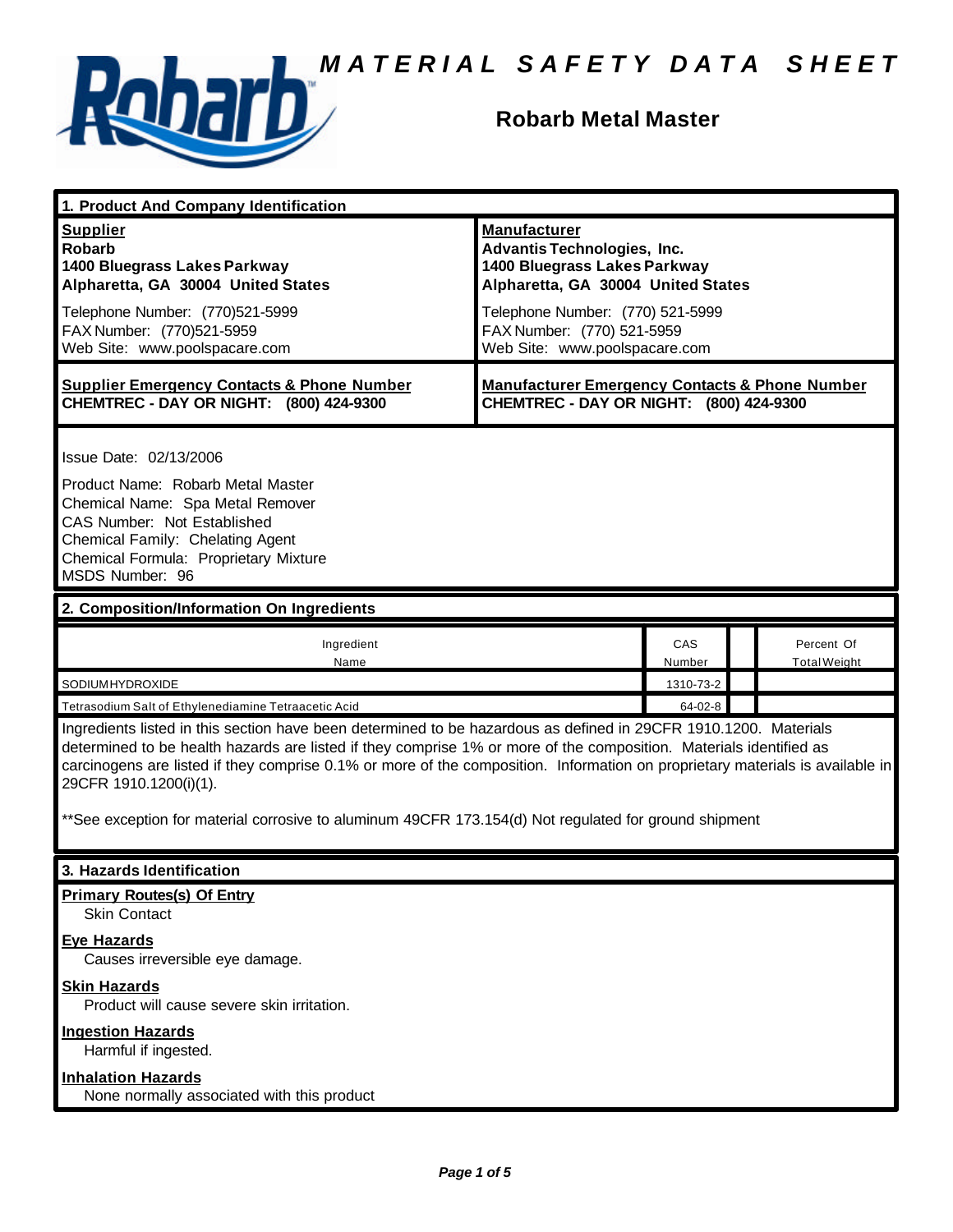# **Robarb Metal Master**

# **3. Hazards Identification - Continued**

#### **Epidemiology**

No data available

#### **Signs And Symptoms** Irritant to eyes and skin

# **First Aid (Pictograms)**



# **4. First Aid Measures**

#### **Eye**

In case of contact, hold eyelids apart and immediately flush eyes with plenty of water for at least 15 minutes. Call a physician or a poison control center immediately.

#### **Skin**

Wash contaminated area with flowing water. Remove contaminated clothing and wash before reuse. Get medical attention immediately if irritation (redness, rash, blistering) develops and persists.

#### **Ingestion**

DO NOT INDUCE VOMITING. Give victim several glasses of water. Call a physician or a poison control center immediately.

#### **Inhalation**

If inhaled, remove to fresh air. Consult a physician.

# **Fire Fighting (Pictograms)**



#### **5. Fire Fighting Measures**

Flash Point: n/a °F

#### **Fire And Explosion Hazards**

May react with some metals to form flammable hydrogen gas in contact with Aluminum or Zinc

#### **Extinguishing Media**

In case of fire, use water spray (fog) foam, dry chemical, or CO2.

#### **Fire Fighting Instructions**

Firefighters should wear self-contained breathing apparatus and full protective gear.

#### **6. Accidental Release Measures**

Clean up spill immediately. Contain and/or absorb spill with inert material (e.g. sand, vermiculite). Flush spill area with water. Use appropriate containers to avoid environmental contamination. Avoid release to the environment.

# **7. Handling And Storage**

# **Handling And Storage Precautions**

Keep out of reach of children. Store material in a cool and dry place.

### **Handling Precautions**

Wash thoroughly after handling.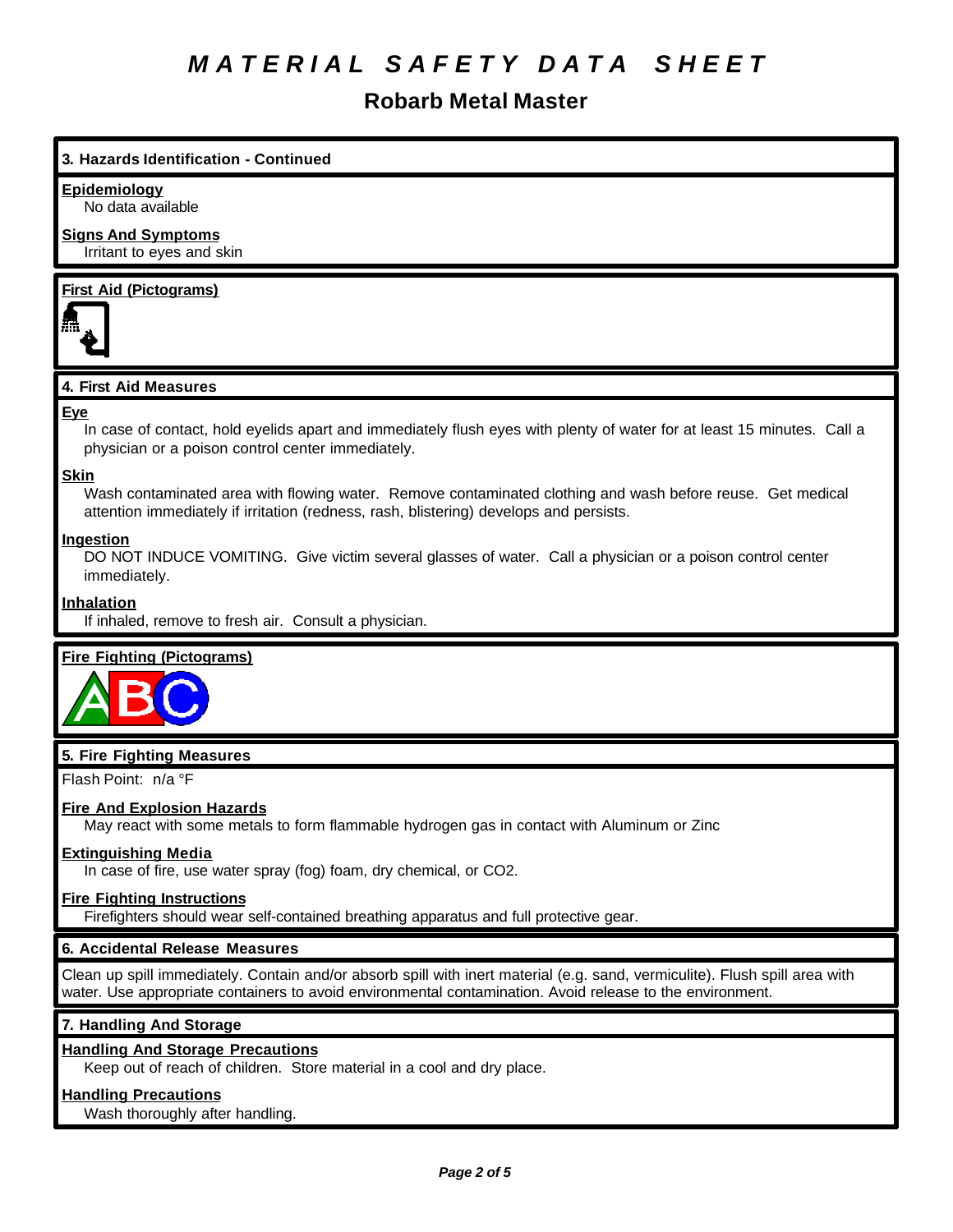# **Robarb Metal Master**

# **7. Handling And Storage - Continued**

#### **Storage Precautions**

Keep away from heat. May react with Zinc and Aluminum.

#### **Work/Hygienic Practices**

Use safe chemical handling procedures suitable for the hazards presended by this material.

# **Protective Clothing (Pictograms)**



# **8. Exposure Controls/Personal Protection**

#### **Engineering Controls**

Local exhaust acceptable. Special exhaust not required

#### **Eye/Face Protection**

Safety glasses with side shields or goggles recommended.

#### **Skin Protection**

Chemical-resistant gloves.

#### **Respiratory Protection**

None normally required.

#### **Ingredient(s) - Exposure Limits**

Tetrasodium Salt of Ethylenediamine Tetraacetic Acid PEL-NOT ESTABLISHED TLV-NOT ESTABLISHED

# **9. Physical And Chemical Properties**

### **Appearance**

slightly viscous liquid.

# **Odor**

amine

Chemical Type: Mixture Physical State: Liquid Boiling Point: 212 °F Specific Gravity: 1.0-1.1 Percent Volitales: NOT DETERMINED Packing Density: Not Determined Vapor Pressure: Not Determined Vapor Density: Not Determined pH Factor: 11-12 Solubility: Miscible in water Evaporation Rate: <1

# **10. Stability And Reactivity**

Stability: Stable Hazardous Polymerization: Will not occur

#### **Conditions To Avoid (Stability)**

High temperatures.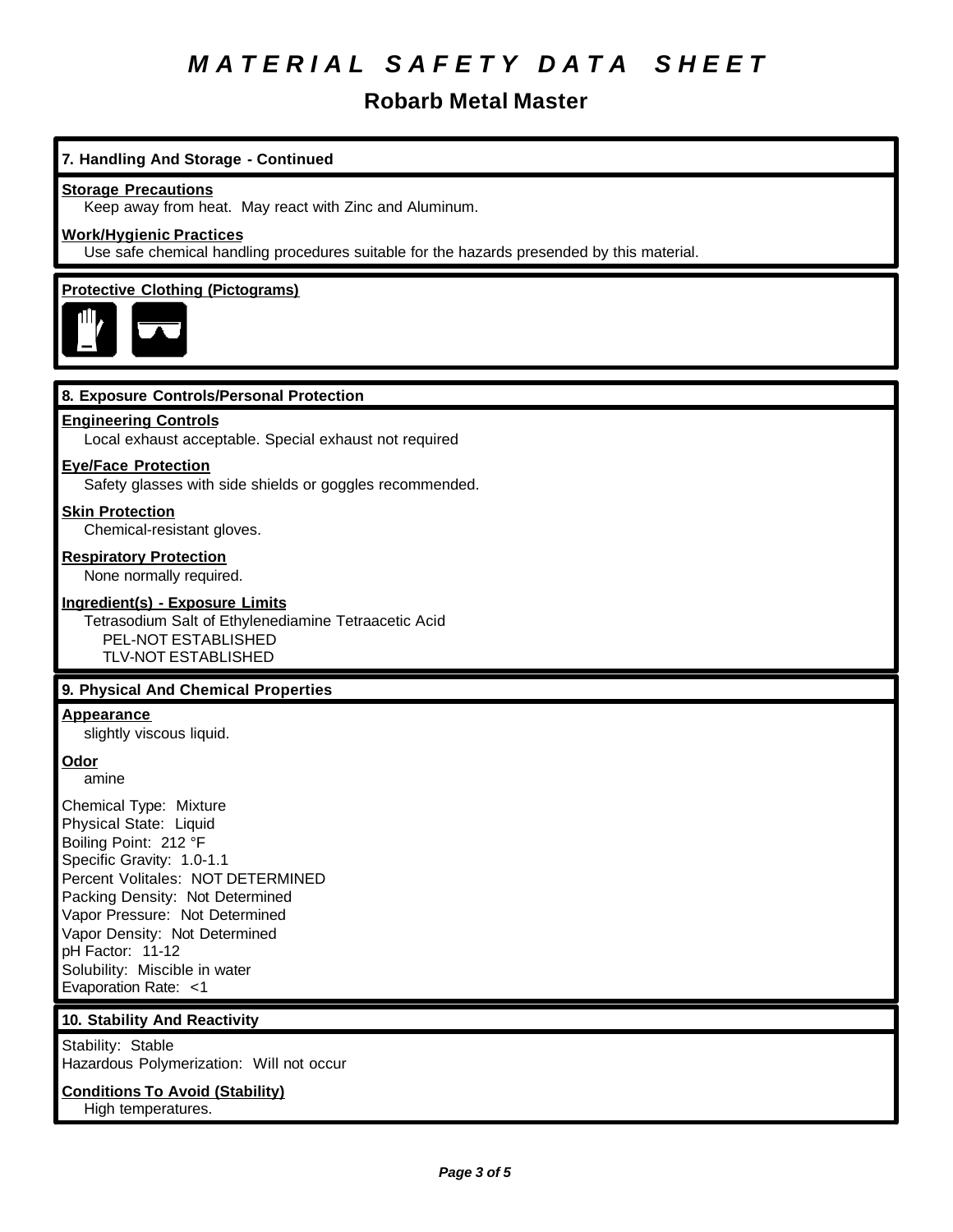# **Robarb Metal Master**

# **10. Stability And Reactivity - Continued**

#### **Incompatible Materials**

Avoid contact with strong acids, oxidizers, aluminum and zinc.

#### **Hazardous Decomposition Products**

May liberate Carbon dioxide, Carbon monoxide, ammonia, or other oxides of nitrogen.

### **11. Toxicological Information**

No Data Available...

#### **12. Ecological Information**

No Data Available...

# **13. Disposal Considerations**

Dispose in accordance with applicable federal, state and local government regulations. Incineration recommended.

#### **14. Transport Information**

#### **Proper Shipping Name**

\*\*CORROSIVE LIQUID, BASIC,ORGANIC, N.O.S. (tetrasodiumethelenediaminetetraacetic acid, sodium hydroxide)

\*\*see exception for material corrosive to aluminum 49 CFR 173.154(d) Not regulated for ground shipments

#### **Hazard Class**

\*\*8,PGIII (<4L Consumer Commodity ORM-D)

#### **DOT Identification Number**

UN3267

#### **Additional Shipping Paper Description**

North American Emergency Response Guide No. 153 Not regulated by DOT for ground shipments [see exception for material corrosive to steel/aluminum 49CFR 173.154(d)].

### **DOT (Pictograms)**



# **15. Regulatory Information**

No Data Available...



#### **16. Other Information**

**Revision/Preparer Information**

**MSDS Preparer: JHW**

**This MSDS Superceeds A Previous MSDS Dated: 10/20/2000**